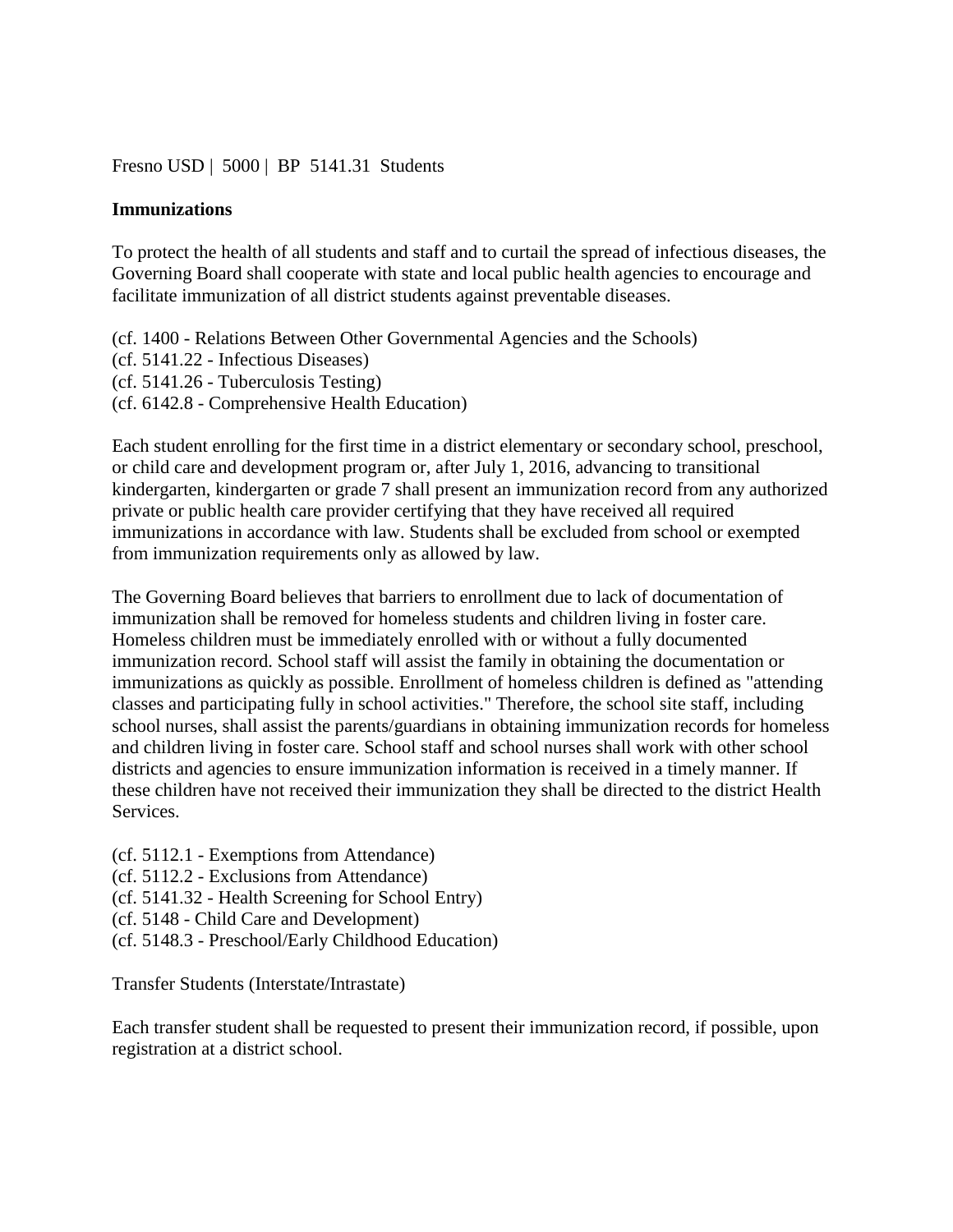Except to the extent otherwise authorized by law, each transfer student shall present evidence of immunization before he/she is admitted to school. Such evidence may include the child's personal immunization record from his/her authorized health care provider or his/her cumulative file from his/her previous school.

However, when necessary, a transfer student may be conditionally admitted for up to 30 school days while his/her immunization records are being transferred from the previous school. If these records do not arrive within 30 school days, the student shall present written documentation by an authorized health care provider showing that the required immunizations were received. If such documentation is not presented, the student shall be excluded from school until the required immunizations have been administered. (17 CCR 6070)

(cf. 6173 - Education for Homeless Children) (cf. 6173.1 - Education for Foster Youth) (cf. 6173.2 - Education of Children of Military Families)

The Superintendent or designee may arrange for an authorized health care provider to administer immunizations at school to any student whose parent/guardian has consented in writing. At the beginning of the school year, parents/guardians shall be notified of their right to provide consent for the administration of an immunization to their child at school. (Education Code 49403)

(cf. 5141.3 - Health Examinations) (cf. 5141.6 - School Health Services) (cf. 5145.6 - Parental Notifications)

*Fresno Unified School District does not harass, intimidate, or discriminate on the basis of race, color, ethnicity, national origin, ancestry, age, creed, religion, political affiliation, gender, gender identity or expression or genetic information, mental or physical disability, sex, sexual orientation, parental or marital status, military veteran status, or any other basis protected by law or regulation, in its educational program(s) or employment.*

Legal Reference:

EDUCATION CODE 44871 Qualifications of supervisor of health 46010 Total days of attendance 48216 Immunization 48853.5 Immediate enrollment of foster youth 48980 Required notification of rights 49403 Cooperation in control of communicable disease and immunizations 49426 Duties of school nurses 49701 Flexibility in enrollment of children of military families 51745-51749.6 Independent study

## HEALTH AND SAFETY CODE

120325-120380 Immunization against communicable disease especially: 120335 Immunization requirement for admission